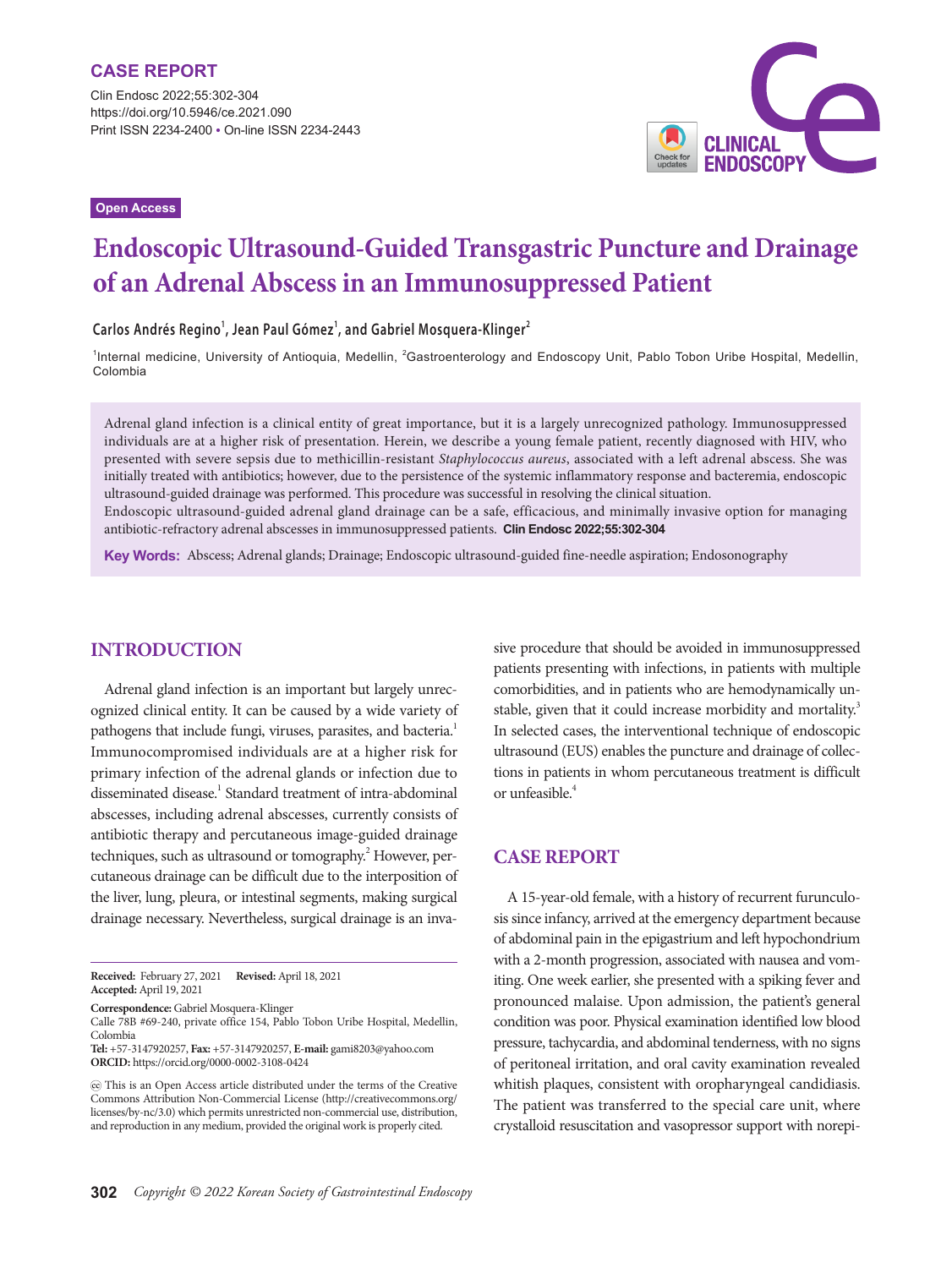

**Fig. 1.** (A) Abdominal magnetic resonance imaging, axial section, showing wall enhancement in the left adrenal gland, with evidence of fluid content (red arrow). (B) Linear endoscopic ultrasound view, identifying the markedly enlarged left adrenal gland, with content that appears to be mixed (anechoic/hypoechoic). (C) Aspiration puncture/drainage of the content (green arrow). (D) A portion of the extracted purulent material sent to the microbiology unit in a dry tube.

nephrine were initiated. The initial tests reported normocytic normochromic anemia, lymphopenia, mild thrombocytopenia, elevated C-reactive protein (27 mg/dL), hyperlactatemia, and compromised liver function, with ALT 357 U/L, AST 309 U/L, and hyperbilirubinemia. Taking the physical examination findings and the initial laboratory test abnormalities into account, an ELISA HIV test was performed. The result was positive, with an elevated viral load (63,626 copies) and a CD4 lymphocyte count of 32. Due to the marked inflammatory response, blood cultures were carried out and antibiotic therapy with vancomycin and meropenem was empirically initiated. An abdominal ultrasound study identified hepatosplenomegaly and free fluid in the lesser sac. Complementary contrast-enhanced abdominal magnetic resonance imaging showed multiple round millimetric liver lesions consistent with micro-abscesses, along with findings in the left adrenal gland consistent with a collection that was not amenable to percutaneous drainage (Fig. 1A). Methicillin-resistant *Staphylococcus aureus* (MRSA) growth was observed in blood cultures. After 72 hours of treatment with intravenous antibiotics, the symptoms persisted with signs of systemic inflammatory response and positive blood cultures. Infectious endocarditis was ruled out through transesophageal echocardiogram and, given that

there were no other collections amenable to drainage, the decision was made to drain the abscess in the left adrenal gland.

Endoscopic ultrasonography was performed with the patient under general anesthesia. Using a linear endoscope, the transgastric puncture was made with a 19G needle (Expect needle<sup>TM</sup>; Boston Scientific, Marlborough, MA, USA), and 20 mL of pus was sent for microbiological analysis. The area was washed out with the same quantity of saline solution at 0.9% until the drainage was clear (Fig. 1B-D).

After drainage, the general status of the patient improved with modulation of the inflammatory response. Vasopressor support was suspended 2 days after drainage, and the control blood cultures were negative. The patient was discharged 1 week after the transgastric drainage, and she completed a 6-week outpatient parenteral antimicrobial drug therapy with vancomycin. The cultures obtained from the purulent drained fluid were positive for MRSA, ruling out other opportunistic infections, such as tuberculosis, fungi, and parasites. Follow-up was done during the outpatient parenteral treatment and 12 weeks after discharge with no symptom relapse. Due to the successful clinical outcomes, we did not consider follow-up images after aspiration.